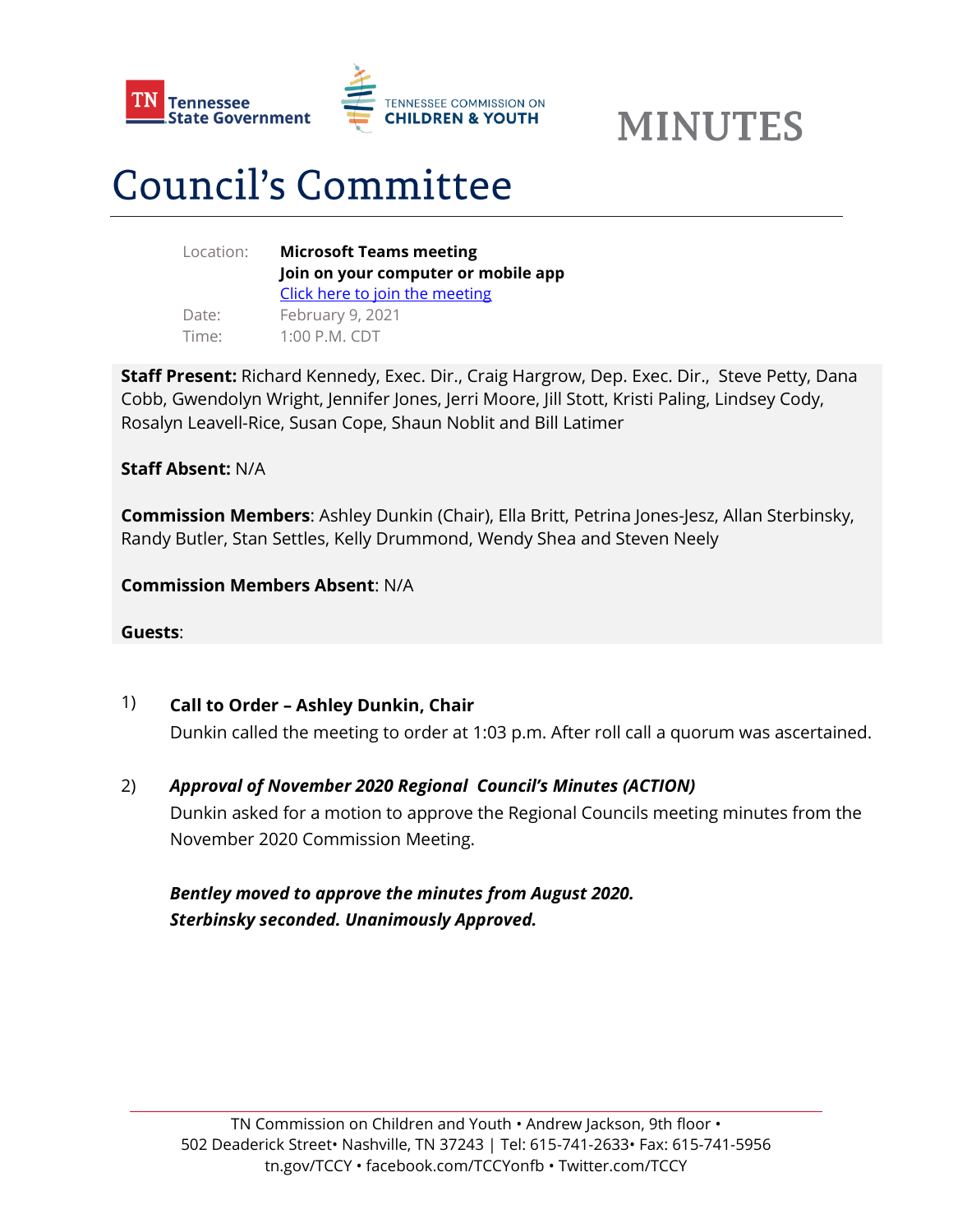



# *Approval of a proposed Children's Advocacy Award (CAD) award " The Friend of Children Award"*

Dunkin asked for a motion to approve the new CAD award "The Friend of Children Award"

*Bentley moved to approve the award. Sterbinsky seconded. Unanimously Approved.*

## **Children's Advocacy Update (CAD 2021)- Sumita Keller**

Keller updated the committee regarding CAD 2021.

#### 3) **Staff Updates**

#### **Regional Coordinator Updates**

#### **Lindsey Cody- ETCCY**

Cody informed the Committee that the ETCCY and the East TN Foundation conducted an ACEs KMT Meeting in Oak Ridge, TN with Senator Becky Massey, and invited guests at K-9 SOS Kennels. ETCCY conducted their annual legislative event online on Friday, December 11, 2020 with guest speakers Judge Tim Irwin, Jane Jolley of the Knox County Mayor's Office, Richard Kennedy of TCCY, Ben Harrington of MHAET, Charles Baumgarder of DCS, and Senator Becky Massey. The event was hosted by TSPN. ETCCY, UCCCY, and NETCCY are presenting "Creating Trauma Sensitive Schools" with guest speaker Becky Haas on Friday, January 29th, 2021 with TSPN as Zoom host. ETCCY, UCCCY, and NETCCY will continue their ACEs Education Series with guest speaker Mathew Portell, Principal of Fall-Hamilton Elementary School in Nashville on Friday, February 26, 2021 with our guest Zoom host TSPN. Regional Administrator completed adult jail monitoring at 19 facilities and delivered Juvenile Compilations to Courts and DCS Legal Offices.

#### **Jill Stott - NE**

Stott reported that she is a member of four Foster Care Review Boards (FCRB). Two of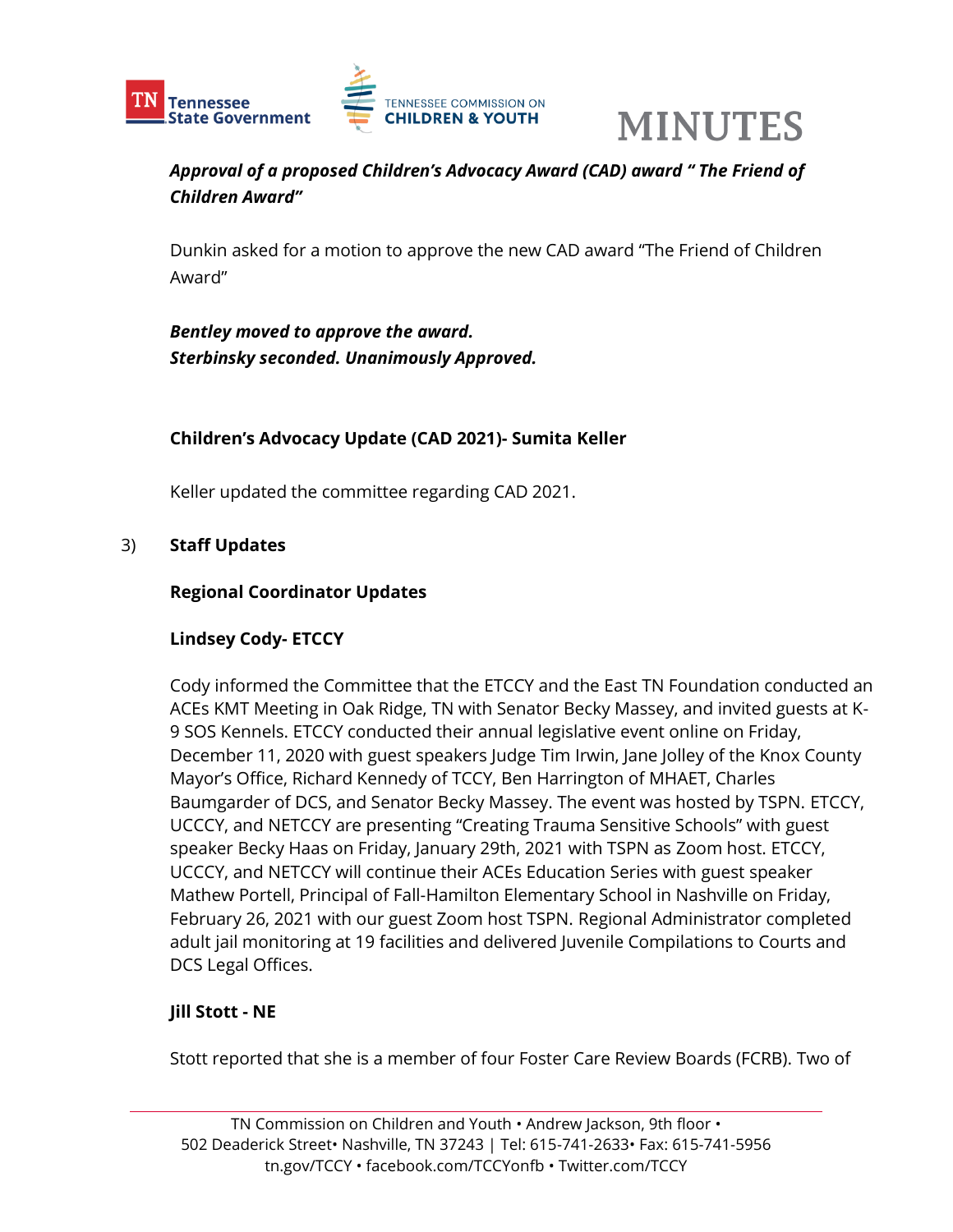

those have been meeting virtually for several months, one is still being held in lieu of inperson with the Kingsport Judge and Stott has been working with DCS and Washington County Court to start having their FCRB. The first virtual meeting was January 20, 2021. Stott has conducted jail monitoring for all 26 jails and law enforcement facilities in Northeast Tennessee. Stott also met with Carter County jail as a follow-up to start tracking juveniles being held until they are picked up. Stott is joining the East Regional Administrator and Upper Cumberland Coordinator to provide a virtual training on Friday, January 29 from 9:00am until noon. Becky Haas will be the presenter for this ACEs Knowledge Mobilization training. This event is coordinated by the East Regional Administrator. Stott attends various regional meetings virtually such as Foster Care Review Boards, Community Advisory Boards, Anti-Drug Coalitions, Tennessee Suicide Prevention Network, Bristol's Promise, 423 Unsilenced, Children and Youth Vision Council, Dawn of Hope and Johnson City and Kingsport Legislative Committee

## **Kristi Paling- UC**

Regional Coordinator Paling completed annual compliance monitoring for adult jails and continues to monitor juvenile detention facilities. Paling is partnering with Lindsey Cody and Jill Stott, ETCCY and NECCY respectively, to present "Creating Trauma Sensitive Schools" with speaker Becky Haas on January 29, 2021. Paling has a UCCCY virtual legislative event set for 2/12/21. Paling along with Regional Coordinator Jill Stott will provide leadership with the Eventbrite registration platform for CAD 2021. Paling participated in a community event with Power of Putnam, packing backpacks for the homeless in our region on December 19, 2020.

## **Susan Cope- MC**

Cope reported that she completed 100% of the annual compliance monitoring reports assigned to her. They included the Sumner County Juvenile Temporary Holding facility, five county jails, one police department, and two juvenile court holding facilities. MCCY held an election for new officers in November 2020 and these officers assumed their responsibilities in January 2021. MCCY is excited to announce that we now have a representative from all 13 counties in our region serving on our MCCY Board. Last year we had a total of 424 members. MCCY's membership includes our paid individual and agency memberships and our sponsorship memberships. We have grown from the membership of 53 in 2015 to 424 in 2020. MCCY membership is from January to December of each calendar year and membership renewals are now being sent in for FY 2021. The current 2021 membership count is at 93. Regional Coordinator Cope did not have a membership list in 2014 when she took over MCCY. In 2014 she only had four members who served on the MCCY Board. MCCY has made great strides in the last five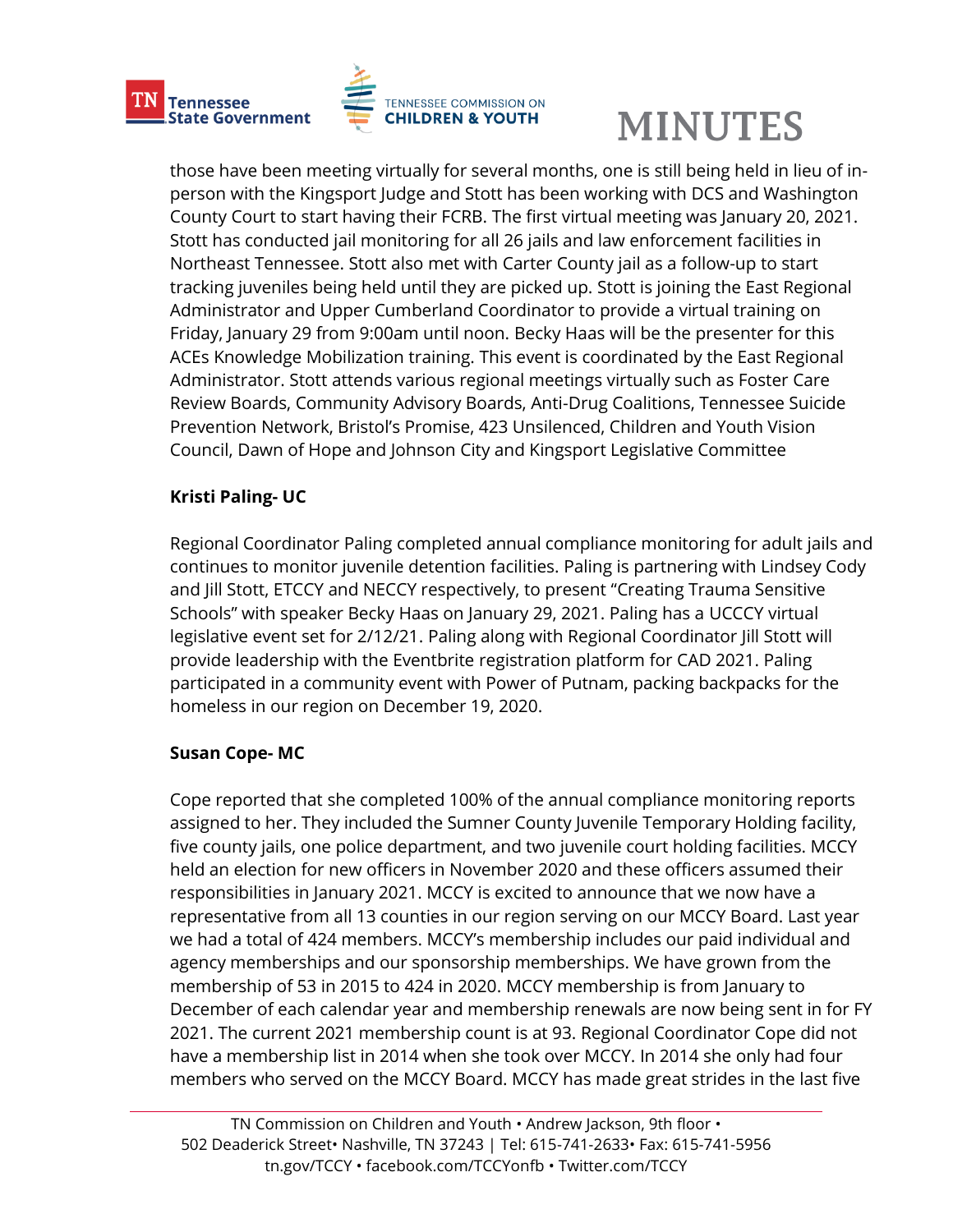

years and Regional Coordinator Cope wants to acknowledge her Board Members and the hard work they have contributed to make the MCCY a successful and active Council in the Mid-Cumberland Region. MCCY began planning a virtual legislative event in December 2020. SCCCY and SECCY joined MCCY in the planning for this event in January 2021. Thus far, we have had two meetings and will have another meeting the week of January 25th.

## **Shaun Noblit- SC**

Noblit and the South-Central Knowledge Mobilization Team are moving into the next steps to creating a trauma informed Maury County. The KMT has spent time focusing on training and collaborating with appropriate stake holders. Noblit and Kimberly Ladd (Maury County Prevention Coalition Director) met with Jennifer Drake-Croft about next steps for Maury County. Working off the 4 buckets approach discussed with Drake-Croft, the KMT will continue to connect and equip the community, while moving into the engaging and supporting stages. Noblit went to Madison, Alabama with other community and council members to pick up gifts for the foster children of South-Central Tennessee. One tractor trailer truck and two box trucks were needed to transport all the gifts. Noblit and SCCCY is working closely with Leavell-Rice, Cope, SECCY, and MCCCY on a joint legislative event. The event will be centered around the Civil Justice Subcommittee of Children and Families. The event will take place in March, with exact date to be assigned. Noblit performed compliance monitoring on all 13 south central jails and court holding facilities. Noblit also conducted site visits for Monteagle Police Department and Grundy County Jail.

## **Rosalyn Leavell-Rice-SE**

Leavell-Rice also completed 100% of the annual compliance monitoring reports assigned to her. They include the one temporary holding cell in Marion County, three juvenile detention facilities, ten county jails, four county courthouse holding cells, one prison, one sheriff's sub-station and seven police stations. SECCY along with Chattanooga 2.0's Early Matters ACEs Working Group is sponsoring a Train-the-Trainer Reunion on February 5, 2021. The event will include breakout sessions, virtual Bingo and guest speaker Jenn Drake-Croft. Drake-Croft will give an update on what is going on with BSB throughout the state. MCCY, SCCCY and SECCY will be having a collaborative legislative event. The date is pending. We have had two meetings and will have another meeting the week of January 25th. The plan is to have legislators from the Children's subcommittee speak.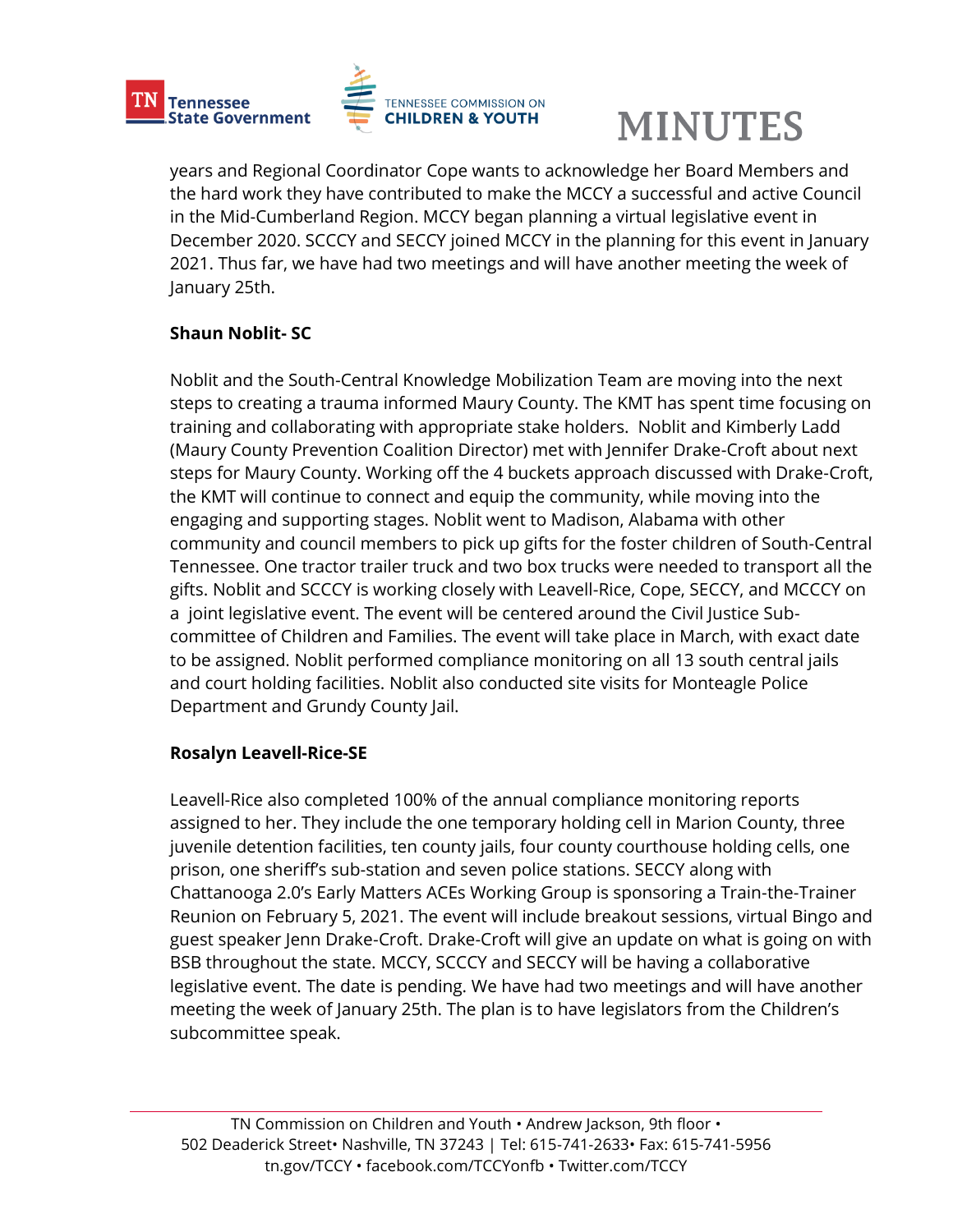

#### **Dana Cobb- NW**

Cobb stated the West Tennessee Virtual Legislative Forum, "The State of the Child: The COVID Impact," was held on Friday, January 29, 2021. The Forum was a collaborative effort of the West Grand Division Regional Coordinators, Gwendolyn Wright, Memphis-Shelby County Regional Council, Jerri Moore, SW Regional Council and Dana Cobb, NW Regional Council. United Way West TN co-sponsored and was an integral part of the Forum's success. Participants heard from experts in the fields of Health, Child Welfare, Education, Local Economic Impact and Mental Health. Senator John Stevens provided a presentation on COVID's impact on the state budget and an update on Tennessee's Temporary Assistance to Needy Families (TANF) funds. The Forum reached its capacity of 500 participants. Cobb transitioned into the role of President of the Rural Health Association of Tennessee. Cobb serves on the Executive, Finance, Policy and Conference Planning Committees. The Rural Health Association of TN hosted a very informative and successful annual virtual conference in November 2020. Cobb completed in-person compliance monitoring and reports on sixteen (16) NW facilities. The facilities included county jails, police department lockups, court holding rooms, the NW Correctional Complex (Prison) and Juvenile Detention Center. Cobb also attended the virtual OJJDP Conference in November, 2020, to learn about compliance monitoring changes in the Juvenile Justice Reform Act that will go into effect December 2021. On December 4, 2020, the NW and SW Councils held the last virtual Rural West Youth Services Officer Roundtable Meeting for the year. There were 22 attendees, representing 13 counties. Craig Hargrow provided an informational update on the Office of Juvenile Justice and Delinquency Prevention Annual Conference. We also discussed issues that Youth Service Officers have been facing with COVID, Mental Health, and Department of Children Services. Condolences were extended to Madison County Juvenile Court Services staff on the loss of one of their Juvenile Detention staff to COVID. Cobb distributed the 2020 Juvenile Law Compilation books to NW judges and Juvenile Court staff, Department of Children Services legal staff, Juvenile Detention Center, NW jails and police departments, District Attorneys, Public Defenders and others.

#### **Gwen Wright- Memphis Shelby**

The West Tennessee Virtual Legislative Forum, "The State of the Child: The COVID Impact", was held on Friday, January 29, 2021. The Forum was a collaborative effort of the West Grand Division Regional Coordinators, Gwendolyn Wright, Memphis-Shelby County Regional Council, Jerri Moore, SW Regional Council and Dana Cobb, NW Regional Council. United Way West TN co-sponsored and was an integral part of the Forum's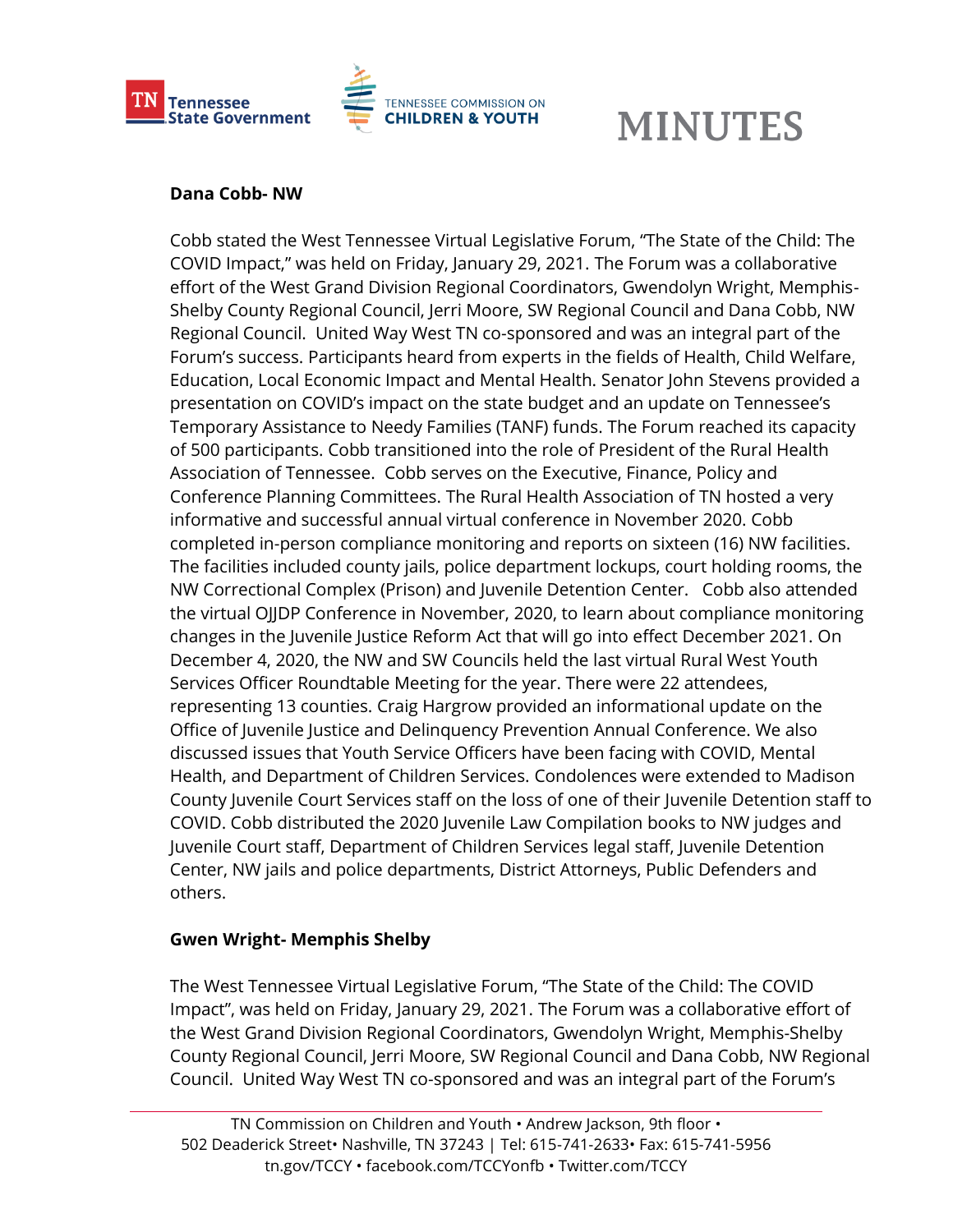

success. Participants heard from experts in the fields of Health, Child Welfare, Education, Local Economic Impact and Mental Health. Senator John Stevens provided a presentation on COVID's impact on the State Budget and an update on the Tennessee Temporary Assistance to Needy Families (TANF) funds. The Forum reached its capacity of 500 participants. Wright completed in-person Juvenile Justice compliance monitoring and reports on twenty-one (21) Shelby County facilities throughout the months of November and December. The facilities included area county jails, Memphis Police Department precincts and bureaus, Shelby County Court Holding Facility, Airport Police Department and the Shelby County Juvenile Detention Center. Wright distributed the 2020 Compilation of Selected Laws to Shelby County area jails, District Attorney, Juvenile Court Staff, Department of Children Services leadership and legal staff, Juvenile Public Defender's Office and others. Wright continues to participate in Memphis/Shelby County Community Advisory Boards, Councils, Coalitions, and Boards and continues to serve as chair of the Tennessee Community Services Agency Board of Directors.

#### **Jerri Moore- SW**

Moore stated the West Tennessee Virtual Legislative Forum, "The State of the Child: The COVID Impact", was held on Friday, January 29, 2021. The Forum was a collaborative effort of the West Grand Division Regional Coordinators, Gwendolyn Wright, Memphis-Shelby County Regional Council, Jerri Moore, SW Regional Council and Dana Cobb, NW Regional Council. United Way West TN co-sponsored and was an integral part of the Forum's success. Participants heard from experts in the fields of Health, Child Welfare, Education, Local Economic Impact and Mental Health. Senator John Stevens provided a presentation on COVID's impact on the State Budget and an update on the Tennessee Temporary Assistance to Needy Families (TANF) funds. The Forum reached its capacity of 500 participants. On December 4, 2020, the NW and SW Councils held the last virtual Rural West Youth Services Officer Roundtable Meeting for the year. There were 22 attendees, representing 13 counties. Craig Hargrow provided an informational update on the Office of Juvenile Justice and Delinquency Prevention Annual Conference. We also discussed issues that Youth Service Officers have been facing with COVID, Mental Health, and Department of Children Services. Condolences were extended to Madison County Juvenile Court Services staff on the loss of one of their Juvenile Detention staff to COVID. Moore completed in-person compliance monitoring and reports on fourteen (14) southwest facilities throughout the months of November and December. The facilities included county jails, police department lockups, court holding rooms, Wilder Youth Development Center and Madison Juvenile Detention Center. Moore also attended the virtual OJJDP Conference in November 2020, to learn about compliance monitoring changes in the Juvenile Justice Reform Act that will go into effect December 2021. Moore distributed the 2020 Juvenile Law Compilation books to southwest jails,